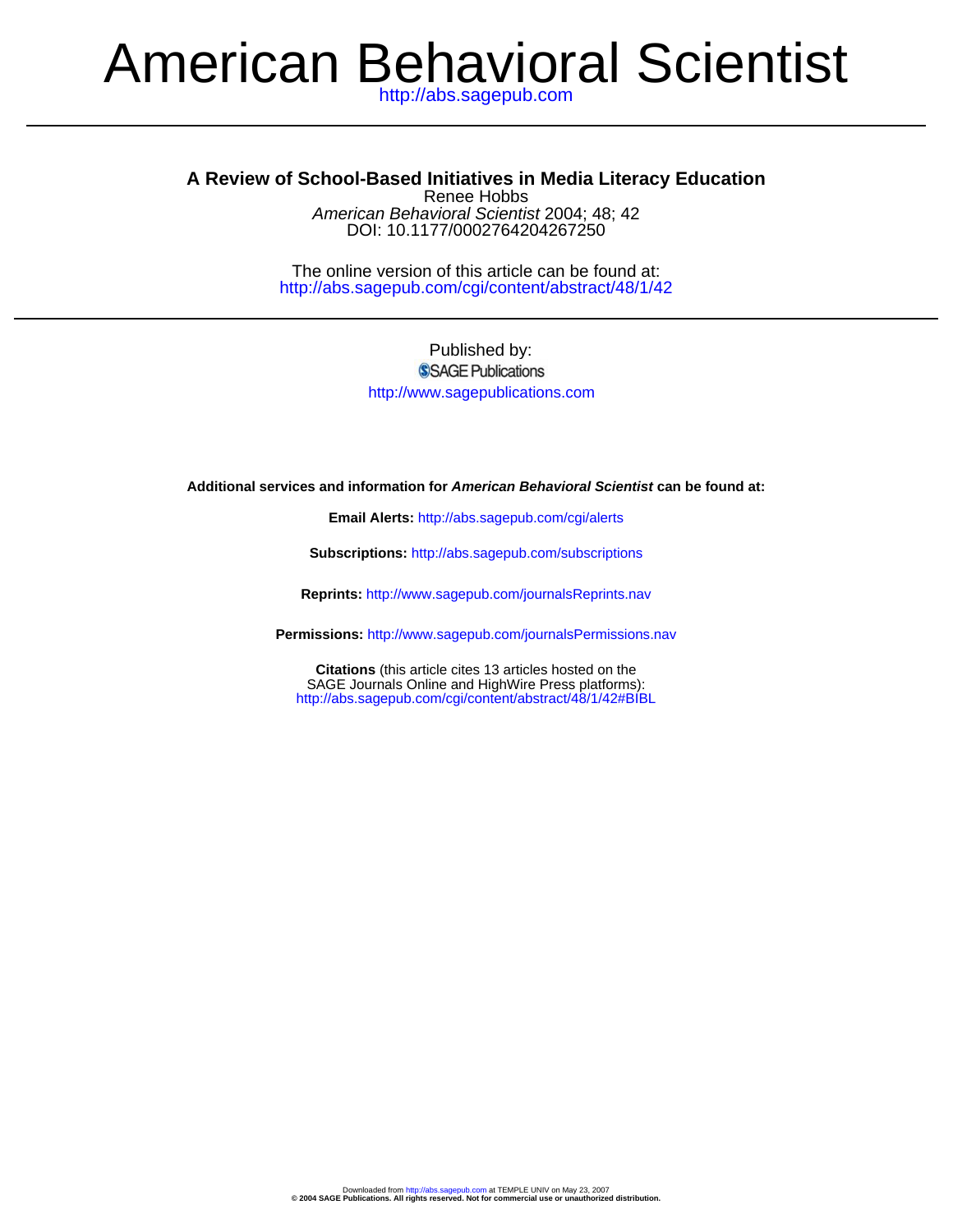# **A Review of School-Based Initiatives in Media Literacy Education**

#### RENEE HOBBS

*Temple University*

*When teachers use videos, films, Web sites, popular music, newspapers, and magazines in the K-12 classroom or when they involve students in creating media productions using video cameras or computers, they may aim to motivate students'interest in the subject, build communication and critical-thinking skills, encourage political activism, or promote personal and social development. This article reviews teachers'motivations for implementing media literacy in K-12 education, focusing on current efforts in elementary education, secondary English language arts, and media production. An overview of statewide media literacy initiatives in Texas, Maryland, and New Mexico is provided, and the author examines some public anxieties concerning the uses of popular media in K-12 classrooms and makes recommendations for future research.*

*Keywords: media literacy; media education; video; curriculum; instruction; media production*

**This past summer, I found myself**sharing a cab with a teacher from Wisconsin who, like me, was headed to the airport after attending the National Media Education Conference in Baltimore, Maryland, an event sponsored by the Alliance for a Media Literate America. What did she think of the conference? I asked. She explained that she had come because as a high school video production teacher, she was looking for ways to improve her curriculum to better reach the 90 plus students who were enrolled in her course each semester, which was offered as part of the school's vocational education program. "I got much more than I bargained for," she explained, noting that she did not realize the breadth and diversity of media literacy educators. "I never thought I'd meet so many health teachers, and I never knew that there were so many nonprofit youth groups doing media production in after-school programs." She explained that although she enjoyed the chance to attend workshops and seminars with other high school video production teachers to learn specific strategies to use in her classroom, she

AMERICAN BEHAVIORAL SCIENTIST, Vol. 48 No. 1, September 2004 42-59 DOI: 10.1177/0002764204267250 © 2004 Sage Publications

42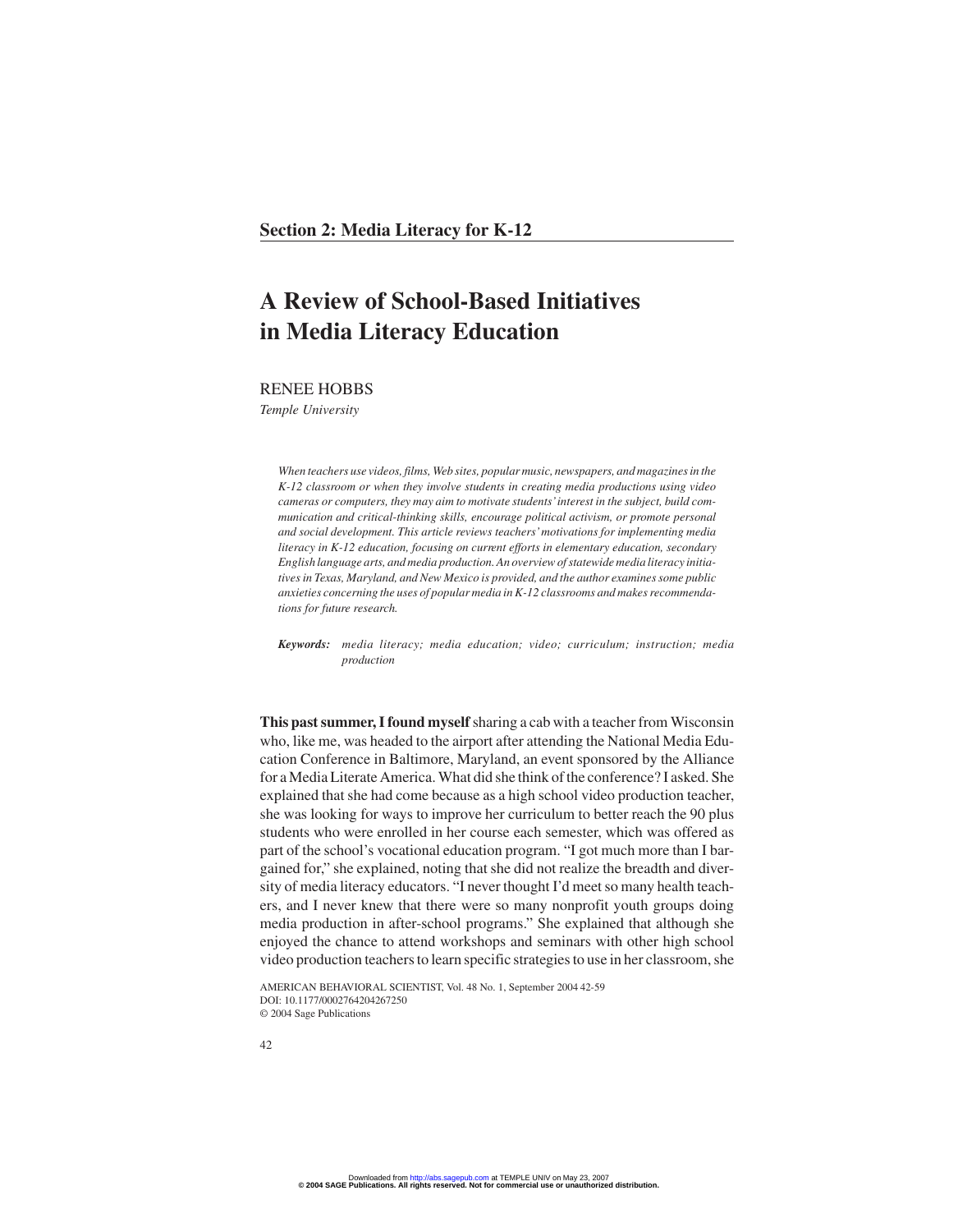was really excited by the opportunity to learn new things about topics that had not been on her radar screen before. For instance, she discovered that religious educators from many denominations use media literacy techniques to create opportunities for meaningful discussions about relationships, faith, and values. She was surprised to discover that so many English teachers not only analyze films based on literature but also include the formal study of advertising, news, and media violence. Social studies teachers introduced her to the ways of building critical-thinking and citizenship skills using newspapers and television news; librarians demonstrated how to critically analyze Internet Web sites and see the "biases" of various search engines. Media activists talked about strategies for communicating with the Federal Communications Commission and the problem of ownership concentration in the media. Was there anything about the conference that she did not like? "It was a little overwhelming," she admitted. "But I now see that I need to find partners in my school and community to build something beyond just my own classroom."

**\*\*\*\*\***

Educators have diverse and conflicting perspectives about the mass media. Most have a love-hate relationship with the mass media that is complex and multidimensional, which shapes their instructional practices in the classroom. Because of this diversity, different approaches to media literacy are emerging simultaneously in the 15,000 school districts in the United States as educators begin introducing students to instructional practices of media analysis and media production. Media literacy education has risen in visibility in K-12 schools throughout the 1990s, and although still proportionately small, a growing number of school-based programs are in place at the elementary, middle, and high school levels. Defined generally as "the ability to access, analyze, evaluate and communicate messages in a wide variety of forms" (Aufderheide & Firestone, 1993, p. 7), media literacy emphasizes both analyzing media and creating media (Buckingham, 2003). Drawing on the rich tradition under way in the United Kingdom, Canada, and Australia for the past 15 years (see Alvarado & Boyd-Barrett, 1992, for review), there has been substantial progress in the United States as educators have developed key concepts and principles that unify the field (Center for Media Literacy, 2004a), have formed two national organizations, and have held conferences (Action Coalition for Media Education, 2004; Alliance for a Media Literate America, 2004).

Although it is difficult to generalize about the diverse practitioners of media literacy among K-12 teachers, two general patterns are evident. One pattern emerges from those teachers who seek to develop students' creativity and authentic self-expression; the other is found among teachers who are exploring economic, political, cultural, and social media issues in contemporary society. Many teachers "discover" media literacy as an instructional tool simply from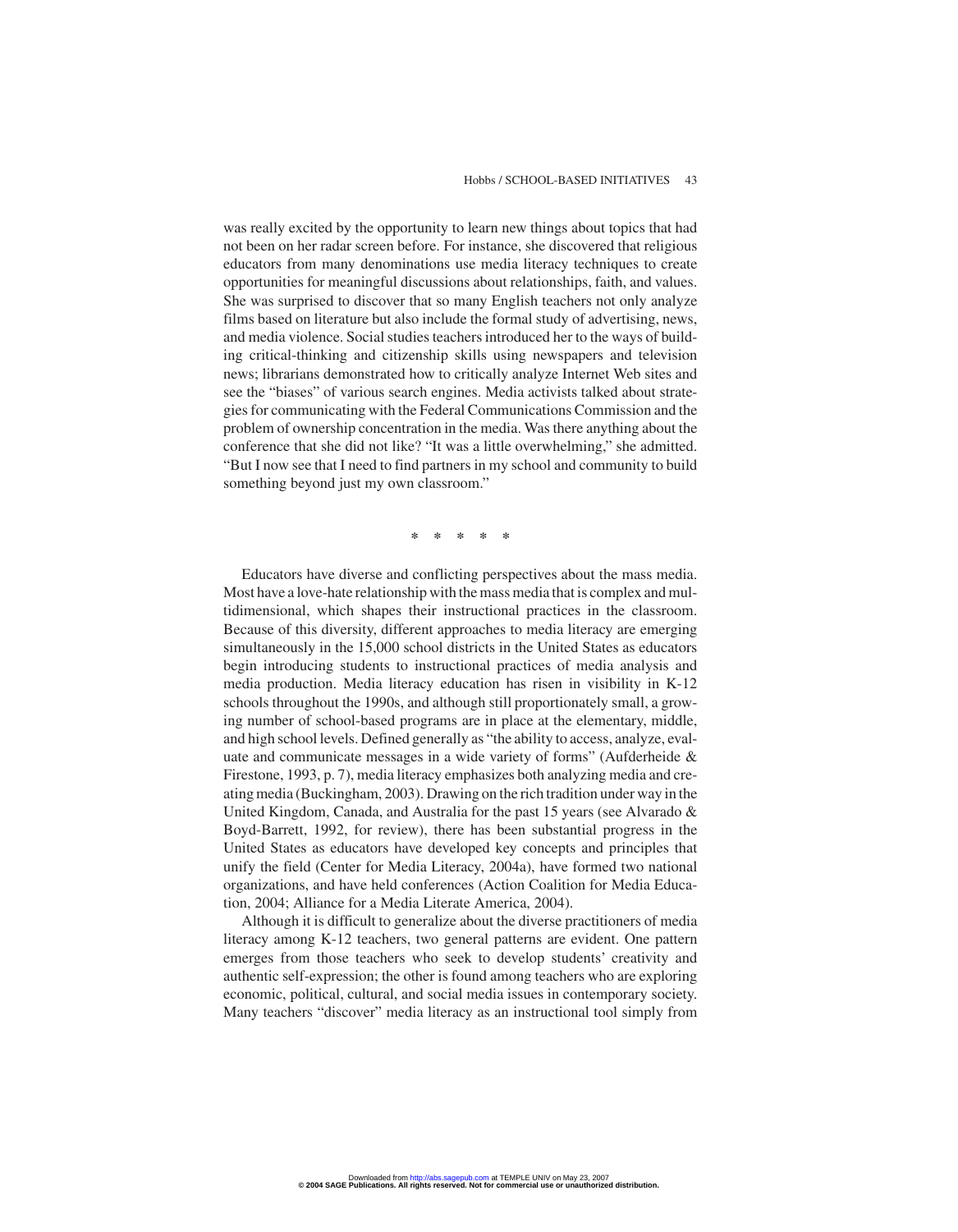trying to motivate students' attention and interest in learning, without any awareness that a body of 25 years of scholarship and theory exists on the subject. They start by using newspaper articles, film, or video clips to capture student attention and gradually begin to incorporate discussion, analysis, writing, or media production activities to promote critical inquiry (Flood, Lapp, & Bayles-Martin, 2000). When they meet others using similar approaches and learn about the "key concepts" of media literacy, they get their first exposure to the emerging literature and scholarship in the field. These teachers are motivated by the opportunity that media literacy offers them to help transform the culture of the classroom and the school into a place where students' voices are valued and respected, where classroom learning is linked to students'lived experience, and where students can develop the confidence to express themselves in a wide variety of forms using language, imagery, and multimedia technology.

Other teachers begin with a sense of frustration or anger about some negative or problematic aspect of contemporary media culture, usually media violence, advertising and materialism, race or gender stereotyping, or concentration of media ownership. These teachers learn all they can about the topic and bring this information to their students. When they gradually discover that standing on a soapbox, lecturing, encouraging students to share their anger, does little to promote students'critical thinking, they may look for instructional tools and lesson plans on these important topics that create learning environments where students can learn about the media and express*their* views and ideas about the economic, political, social, and cultural aspects of media's role in society. As teachers move from "sage on the stage" to "guide on the side," they help students to (a) reflect on their own beliefs and attitudes about the mass media in society, (b) gather information on the topic from different points of view, (c) subject the evidence to critical inquiry, and (d) create messages for authentic audiences using a wide range of media production tools. Some (but not all) of these teachers are committed political activists, dedicating themselves to important work that helps to change the systems of media power that they find oppressive. But instead of adopting an essentially persuasive effort to convince students of a particular belief system about media, these teachers emphasize the values of critical inquiry and student autonomy. They aim to provide learning experiences where students strengthen critical-thinking skills to reach their own understandings about how to fully participate as citizens and consumers in a media-saturated society.

Largely through the efforts of teachers like these, media literacy education has entered the K-12 world through many portals, including English language arts, social studies, fine arts, library-skills and educational technology, vocational education, and health education. Some schools emphasize primarily the study of media issues or the critical analysis of media messages, whereas other schools primarily provide students with opportunities for media production.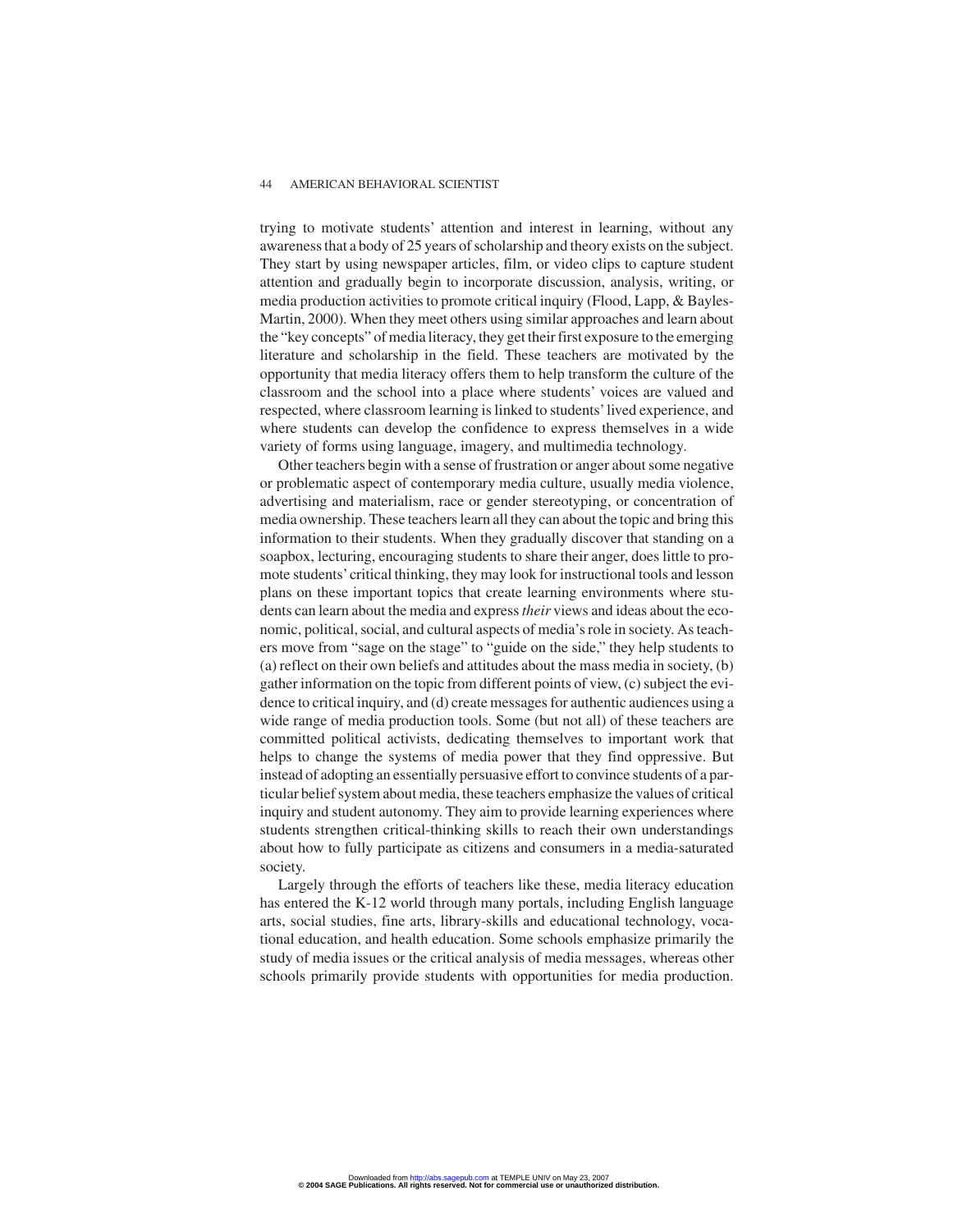Like the parable of the blind men and the elephant, it is clear that different educators perceive parts of the media literacy elephant without necessarily grasping the whole of it (Tyner, 1991). This diversity of practices has led to some "great debates," questions that may divide media literacy practitioners into distinct groups or camps, reflecting both the intellectual backgrounds and experiences of various practitioners as well as philosophical and ideological differences (Hobbs, 1998a). In reviewing school-based initiatives in the United States, I will describe some approaches now under way in American schools, examine the public anxieties about media literacy that may shape the work of practitioners, and identify some challenges that will face K-12 educators in the future.

#### **EARLY-CHILDHOOD EDUCATION**

In early-childhood education, media literacy may be directed at parents to emphasize the value of selecting programs, setting media use limits, and developing family communication strategies that promote media as a learning tool. Many proponents of media literacy in early-childhood education approach the issue from the social scientific media effects or public health perspective. For example, *Remote Control Childhood* (Levin, 1998), published by the National Association for the Education of Young Children, provides numerous practical strategies for early-childhood educators to examine questions of media violence, imitation, and aggressive play with children aged 3 to 8. In the late 1990s, Our Lady of Malibu School in Malibu, California, developed a media literacy initiative with elementary students, exploring consumerism, representation, and violence prevention, and conducted an animation workshop for fifth- to eighthgrade students to support values-oriented education. Forest Knolls Elementary School in Silver Spring, Maryland, embeds a communication arts focus into its program for students in Grades 4 and 5, in which students learn about journalism by comparing and contrasting the differences between newspaper and television news, analyzing patterns in news coverage, and interviewing and writing news articles and television reports. Other communities have begun to explore media issues in the context of family communication through collaborative partnerships with educators. For example, in a rural Massachusetts community west of Springfield, a team of social workers established a community-wide study group on issues related to the effects of media on children, which led them to develop a day-long forum on media literacy for parents, day care providers, social service workers, and early-childhood educators. Such efforts increase awareness concerning the appropriate uses of media and technology with young children; more important, these efforts serve to introduce the concept of critical thinking about the media to young children and their parents.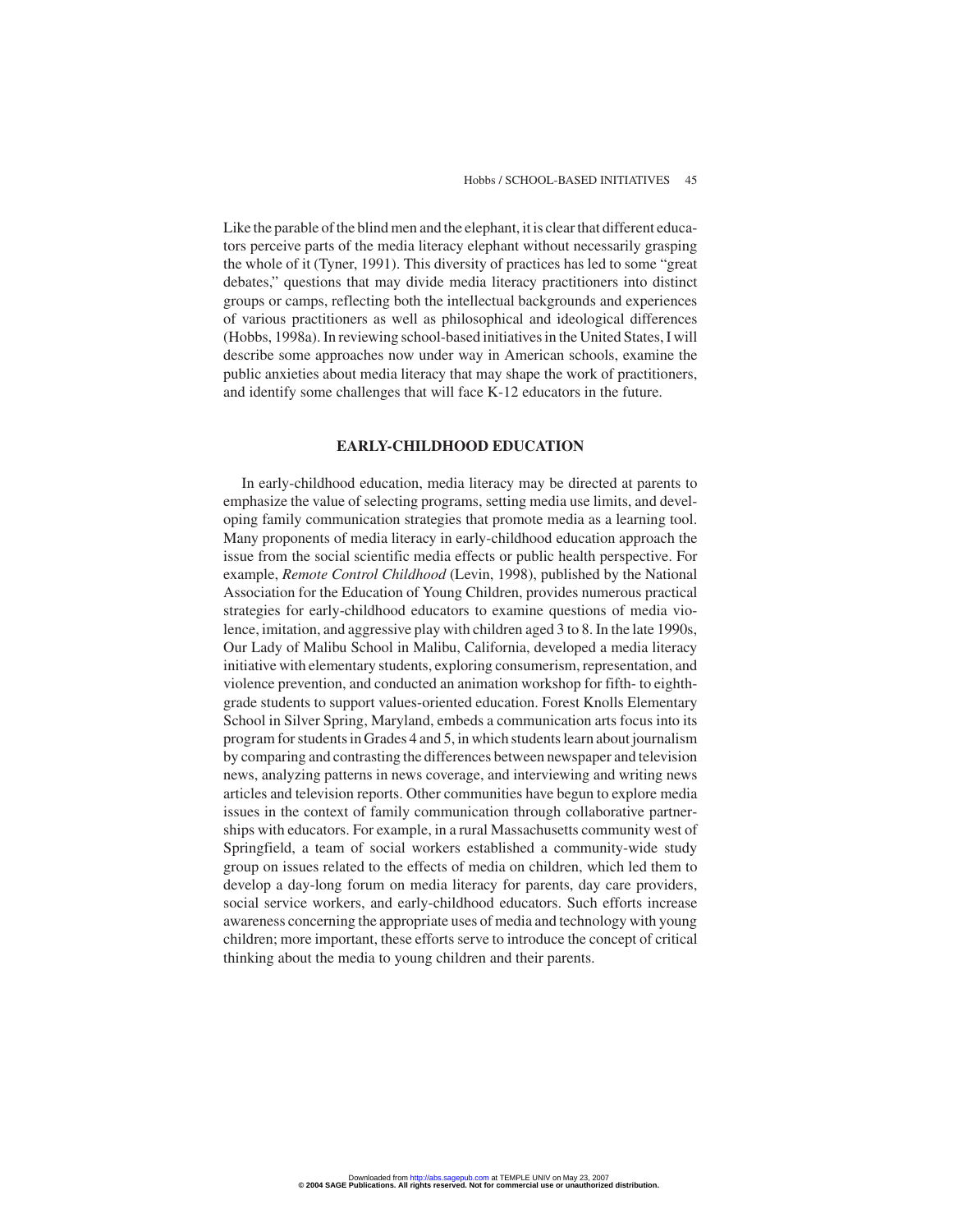#### **ENGLISH AND LANGUAGE ARTS EDUCATION**

An increasing number of literacy scholars and practitioners recognize that films, Web sites, television programs, magazines, newspapers, and even popular music are "texts" that communicate and carry meaning to "readers." In a sense, literacy educators are responding to the social and cultural changes brought about by the increased dominance of visual and electronic media in the culture. A recent publication of the International Reading Association included more than 60 research articles about the relationship between visual and communication media as tools in the development of literacy skills (Flood, Heath, & Lapp, 1997). Literacy educators with interests in media literacy generally adopt perspectives of textual analysis and sociocultural critical theory from the disciplines of the humanities, semiotics, and cultural studies, and some make use of educational research and learning theory.

Teachers say that including a range of diverse narrative and expository texts from the realms of film, television, popular print media, radio, and the Internet helps create authentic learning environments that can connect the classroom to the living room (Foster, 1998; Krueger & Christel, 2001; Teasely & Wilder, 1997). Using critical questions to stimulate students' active reading response is increasingly a common classroom practice, and this instructional strategy has been extended to include the texts of popular culture, including television, movies, and popular music (Alvermann, Moon, & Hagood, 1999). Research on the effects of media analysis activities shows that in high school classrooms, such practices create an instructional context that measurably strengthens students' reading comprehension strategies and writing skills (Hobbs & Frost, 2003). Such research is beginning to allay the fears of some instructional leaders that media literacy is not rigorous or academically challenging.

These fears have also been alleviated by the work of Robert Scholes from Brown University, whose work on the *Pacesetter English* program helped bring media literacy into the advanced placement curriculum in high school English. In this program, English educators are urged to incorporate a wide range of texts beyond the traditional literary canon, including film, television, advertising, the Internet, and popular media (College Board, 2000). In English education, teachers aim to help students understand the process by which authors convey meaning about experience. Scholes (1987) emphasized that the media do not offer transparent reflections of events or people but instead, interpretations presented with varying degrees of reliability and power. Scholes wrote,

The point is not to pretend to offer students some magic talisman that will enable them to tell truth from falsehood in the media, but rather help them understand "mediation" (the pouring of raw data through the sieve of any particular media) as a textual process that requires interpretation. (p. 140)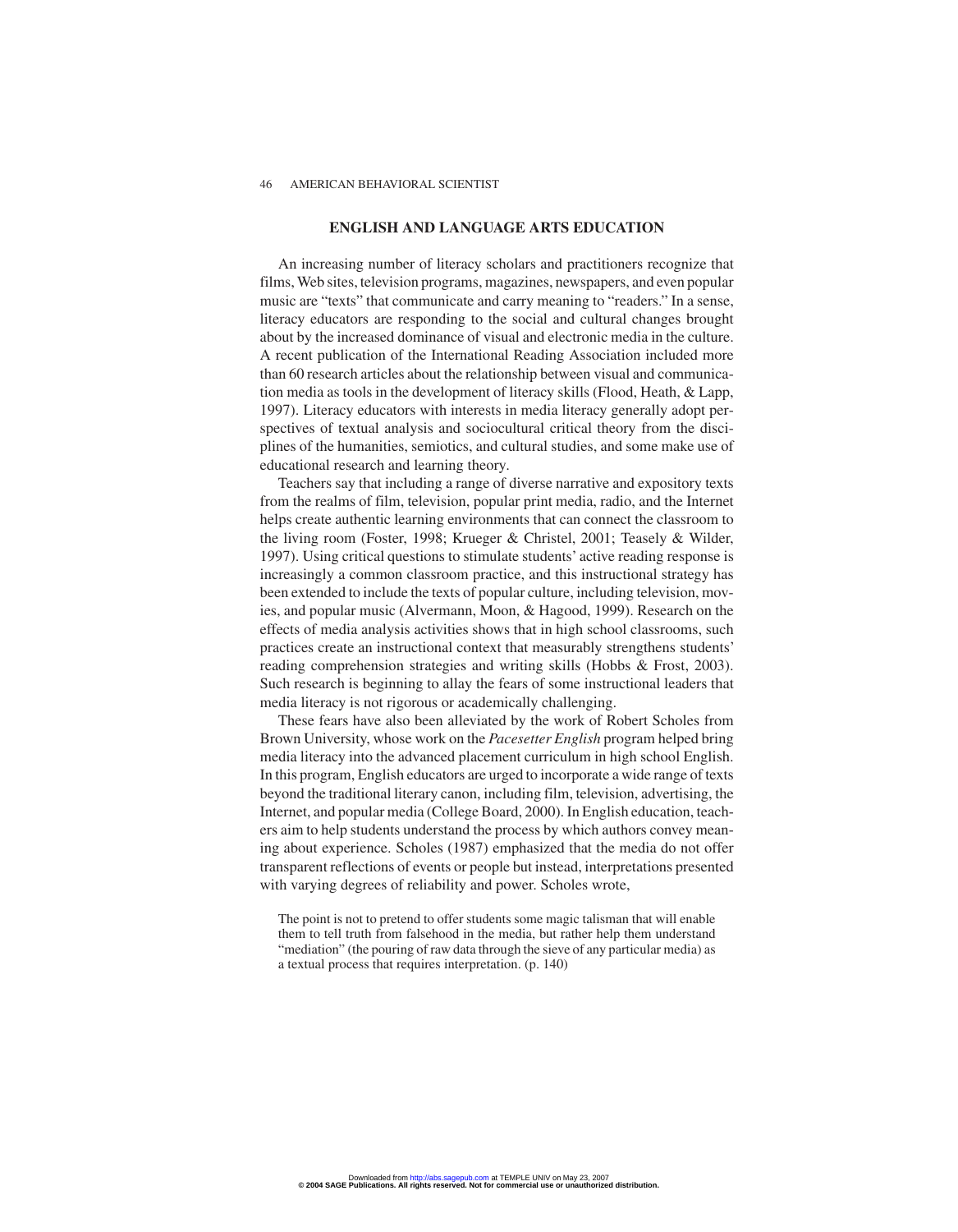Other educational leaders interested in the intersection of literacy and technology have joined with scholars to emphasize that students need opportunities to use visual and electronic tools to create, not just analyze, media texts. The board of directors of the National Council of Teachers of English (2003), a membership organization of 60,000 teachers, approved a resolution stating that they will (a) encourage preservice, in-service, and staff development programs that will focus on new literacies, multimedia composition, and a broadened concept of literacy; (b) encourage research and develop models of district, school, and classroom policies that will promote multimedia composition; and (c) encourage the integration of multimedia composition into English language arts curriculum and teacher education and the refinement of related standards at local, state, and national levels. This resolution provides further evidence that among mainstream K-12 educators, the concept of literacy is being broadened to include multimedia forms of expression and communication.

#### **STATEWIDE INITIATIVES BUILD MOMENTUM**

In 1998, the state of Texas codified media literacy within the context of English language arts as *viewing and representing* skills. In addition to offering a high school elective course in media literacy, the Texas framework for English language arts and reading emphasizes media literacy in Grades 4 through 12 via the processes of understanding, analyzing, and creating media messages, including nonfiction, visual media, and electronic technology sources. The state education framework also mandates that students use a variety of media formats and technology tools—such as photography, video cameras, microphones, presentation and graphic design software—to create their own media messages. For example, in Grade 10, students are required to work with a small team to produce a 5- to 7-minute video documentary about a social issue in their community (Texas Education Agency, 1998). The high-stakes test that all Texas students must pass before graduation now includes a component in which students must analyze persuasive techniques in advertising. In large part because the state of Texas has validated media literacy, there has been a rapid increase in the number of resources and curriculum materials available to K-12 educators. For example, the Center for Media Literacy's (2004b) online catalog carries more than 300 videos, books, and other materials available for use by students, teachers, parents, and scholars, and nearly all major educational publishers include some materials on the subject. With more than 4 million K-12 students enrolled in Texas schools (more than any other state except California), the state's leadership has helped increase the public visibility of media literacy among educators nationwide.

In another statewide initiative, Maryland developed a public-private partnership between the Discovery Channel and the Maryland State Department of Education, which led to the creation of *Assignment: Media Literacy*, a compre-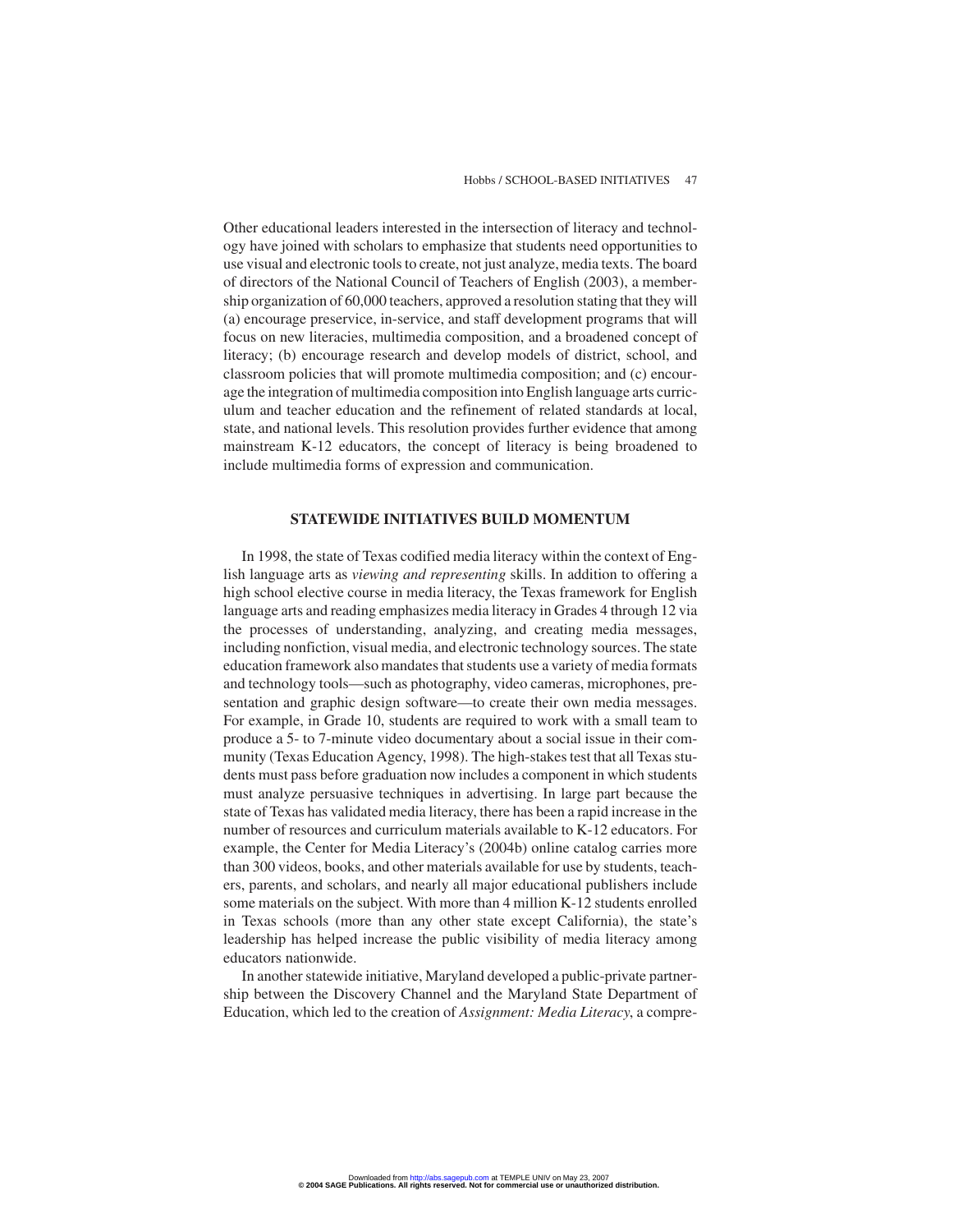hensive curriculum that connects media literacy to the state's education standards in English, social studies, and health. Initiated as part of the cable industry's response to the school massacre in Littleton, Colorado, more than 3,000 teachers in the state received a day-long staff development program along with print and video instructional materials, which were provided free of charge to schools. Curriculum topics include asking critical questions, exploration of the role of video games in social and family relationships, television ratings and reviews, journalism and television news making, stereotypes, media representations of the Civil War, media violence in sports, and celebrities and their effect on identity, among other topics (Hobbs, 1999). Evaluation data reveal high levels of teacher enthusiasm but not uniform implementation of the curriculum, and a survey of elementary students shows that students believed they were more critical viewers, more cautious about advertising, and more skeptical of Internet content. Students also were more skillful in recognizing a media message's purpose, the message genre, and point of view (Kubey & Serafin, 2001).

This kind of public-private collaboration has drawn the ire of media activists who have charged that such collaborations with "Big Media" are co-opting the media literacy movement. The Action Coalition for Media Education was founded by the New Mexico Media Literacy Project on the premise that media literacy educators must exclude media companies from providing financial support for the development of the field, and that media literacy education must be closely tied to media reform efforts (Action Coalition for Media Education, 2004). The New Mexico Media Literacy Project (2002) accepts the thesis that "our mainstream media, led by the major global media corporations, have joined the Dark Side" (p. 1; see also Pacatte, 2000). The New Mexico Media Literacy Project is an outreach program of Albuquerque Academy, a private K-12 school, and the tireless project director Bob McCannon makes more than 150 presentations to students and teachers annually, donating his fees to support the organization. Topics include analyzing sexual imagery in beer advertising, media marketing and the tobacco industry, strategies of persuasion and media manipulation, and the health risks of television viewing.

Although researchers have begun to evaluate the effectiveness of media literacy programs in schools, few studies have been published. One of the challenges faced by most evaluators is the question of conducting research that takes into account the real-life characteristics of the school environment, including implementation by ordinary teachers, not specially trained experts. Many factors encourage (or discourage) K-12 teachers from implementing curriculum materials in the way that they are intended to be used. Although funding agencies place a premium on scientifically evaluated curriculum, teachers rarely (if ever) implement instructional materials according to the teachers' manual. Not only does this limit the validity of research evidence but also, according to Hollis, Kileen, and Doyon (2003),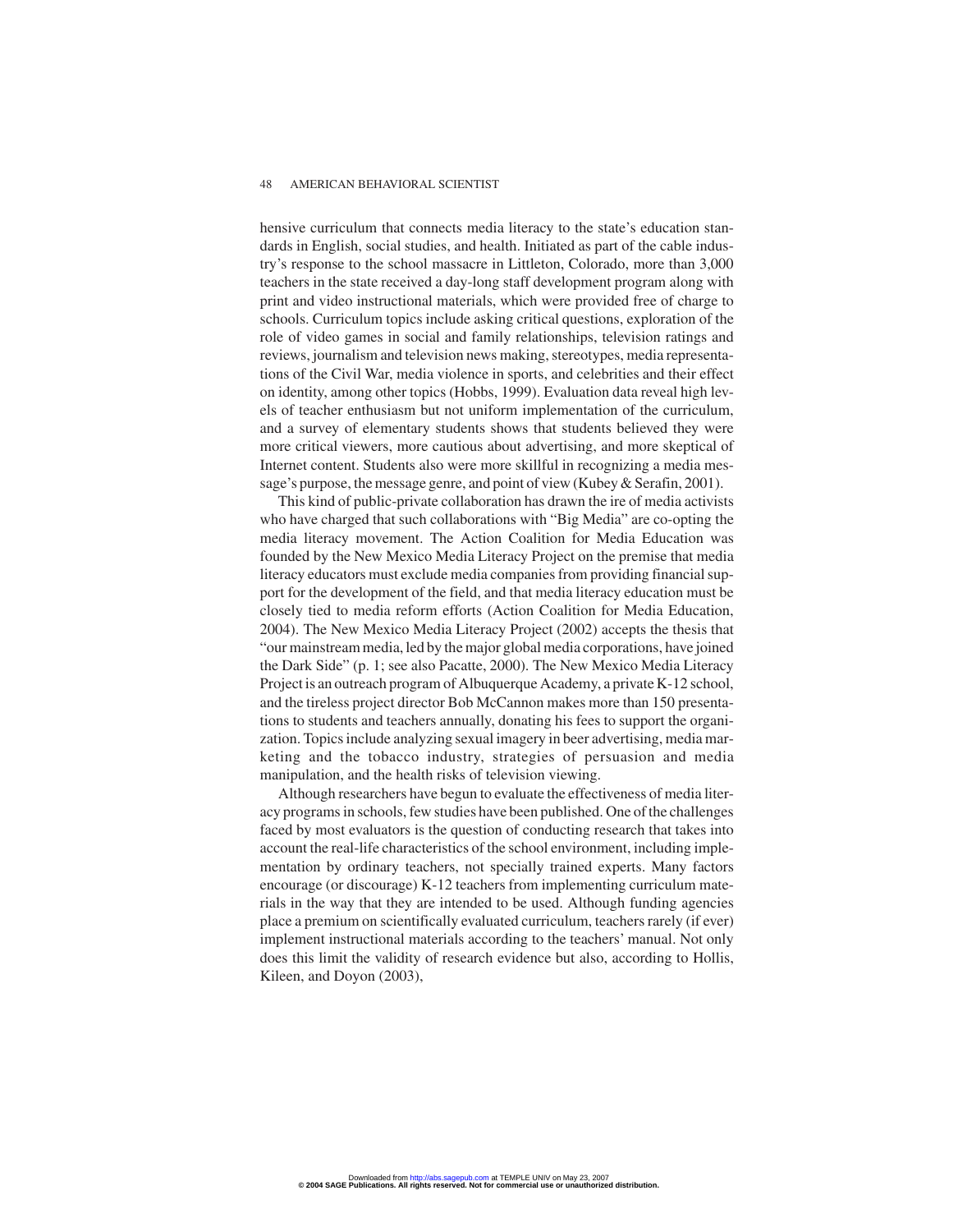much of what might make a curriculum valuable to a teacher, such as the flexibility to teach it in whatever way they want, may be exactly the factor that hinders the ability of a curriculum to achieve its greatest effect. (p. 1)

Further research should examine how teachers actually use media literacy materials (including videos and lesson plans) in the classroom, examining what changes may occur after teachers have participated in an after-school workshop, training program, or summer institute.

# **MEDIA PRODUCTION AND MEDIA ARTS**

Another permutation of media literacy in K-12 education emphasizes students as media makers, composing for school newspapers and video yearbooks; creating public service announcements, narrative films, and music videos; writing film scripts, song lyrics, and magazine articles; and designing Web sites and video games. There are more than 10,000 high school journalism teachers and more than 1,500 media/communications specialists in K-12 schools in the United States (Market Data Retrieval, 2003). Since the 1980s, media production facilities have been present in nearly half of American high schools, with elective courses offered to students, often as part of vocational education (Cuban, 2002). In these courses, students learn how to operate media production equipment including cameras, switching and sound equipment, and editing and image manipulation software.

However, it is important to note that media literacy educators have long held some anxiety about the value of media production as an end in itself. Masterman (1985) noted, "Practical activity does not, in itself, constitute media education," warning about the technicist trap, the tendency to see media education as a series of purely technical operations, which can lead to student media production functioning as "busywork, and in its more advanced manifestations, a form of cultural reproduction in which dominant practices become naturalized" (pp. 26-27). Media production activities must support the development of critical-thinking skills about the media. But as a result of the lowering cost and increasing availability of electronic technologies, combined with student interest in media production, there has been a steady growth in such instructional practices at the secondary level (Hall, 2003). In particular, many video production programs are taught by former media professionals who may (or may not) emphasize the development of critical thinking about the media, adolescent personal development, or political activism (Goldfarb, 2002).

Although media production teachers once had a schoolwide monopoly with their elective production classes, today some students have access to video camcorders, digital cameras, and editing and image manipulation software at home. Secondary teachers from the subject areas of the humanities, foreign language, and sciences are also more likely to give students the opportunity to create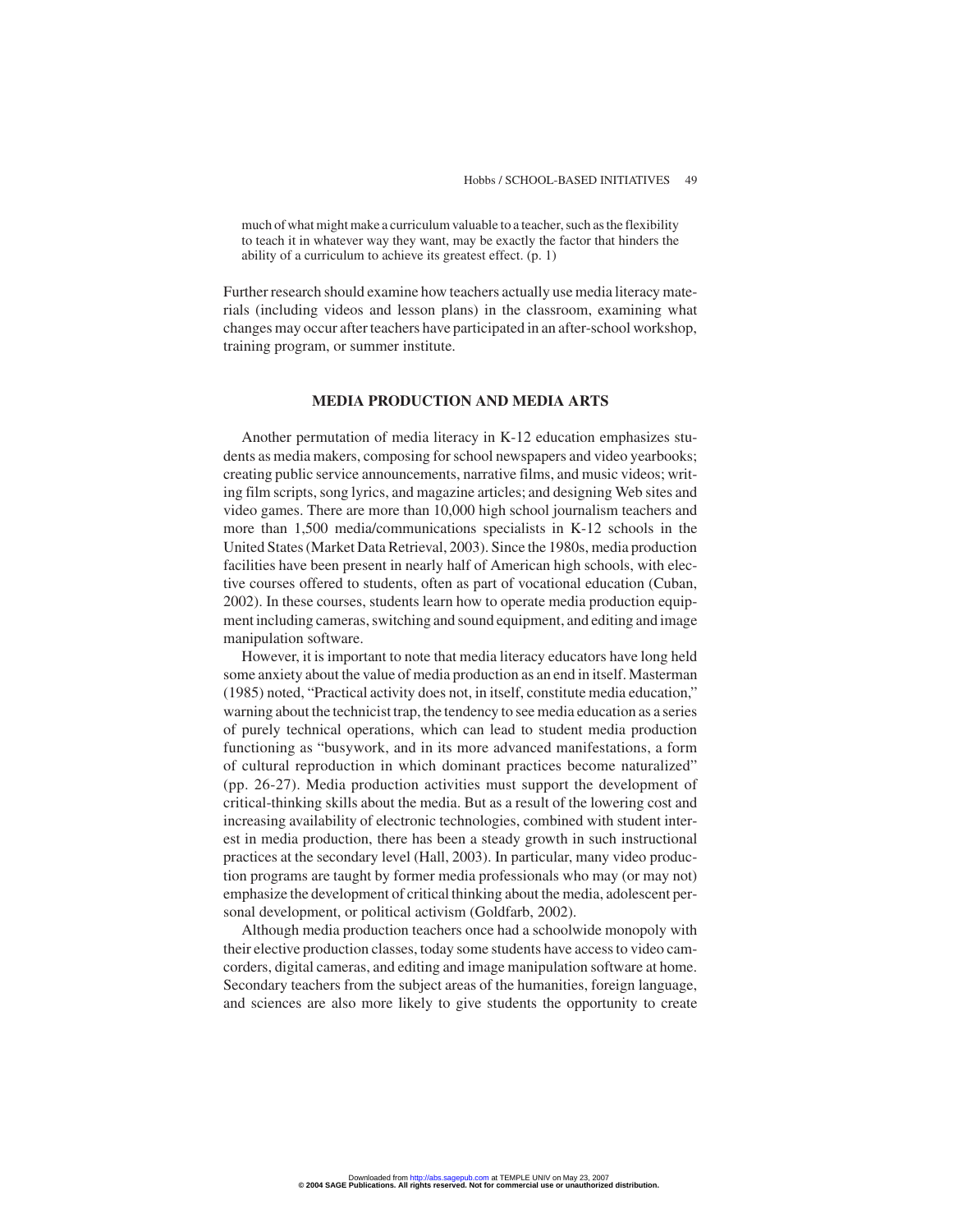messages in nonprint forms (Brooks, 2003; Bruce, 2002; Gardner, 2003). With the rapidly decreasing costs of video camcorders and editing software, the skills of composition using edited visual images, language, and sound will eventually become routine experiences for adolescents. But because schools change so slowly, and because the emphasis on K-12 educational technology has placed the Internet and computers (and not digital cameras or video production) at the center of the curriculum, it is probably likely that many young people will first encounter media production experiences as a homework activity or in an out-ofschool context. After-school programs in media production are now common in hundreds of American cities, as exemplified by the M.A.R.S. program in Philadelphia, an after-school program for low-income African American teen males in which students write scripts, design storyboards, and create videos. The Listen Up network (2004) provides a valuable distribution function for similar youth media programs, allowing people to view online streaming video clips of youth-produced work. And new forms of media production are emerging, as Jenkins (2004) described participants in a GlobalKidz workshop in New York, for example, who worked with video game professionals to construct a game about racial profiling at airports. Students encountered important ethical issues in the process. How were they going to represent racial differences? Were they going to perpetuate or challenge stereotypes? These experiences contribute enormously to building critical-thinking and communication skills that according to Jenkins, lead youth to view commercial media content with a more selfconscious perspective.

## **DISTRICT LEVEL INITIATIVES**

Magnet schools were originally designed as a strategy by large urban school districts to promote desegregation of neighborhood schools (Waldrip, 2000). Magnet schools enable students to choose to attend any school that offers the curriculum focus of their choice. During the past 10 years, many school districts have used "communication arts" as a theme for building their secondary programs, offering students a rich array of elective courses in graphic design, video production, journalism, photography, film study, drama, and theater. Media literacy practices have transformed many of these schools so that they focus less on the acquisition of technology skills and more on critical thinking and the complex processes involved in the communication of meaning through symbolic forms (Cohen, 1994). For example, the Norrback Avenue School in Worcester, Massachusetts, offers K-6 students an integrated program of communication arts including public speaking, media literacy, media production, dramatics, and telecommunication. At the high school level, the Communication Arts High School in San Antonio, Texas, emphasizes a humanities-focused, multimedia literacy approach, and unlike some magnet schools, it does not limit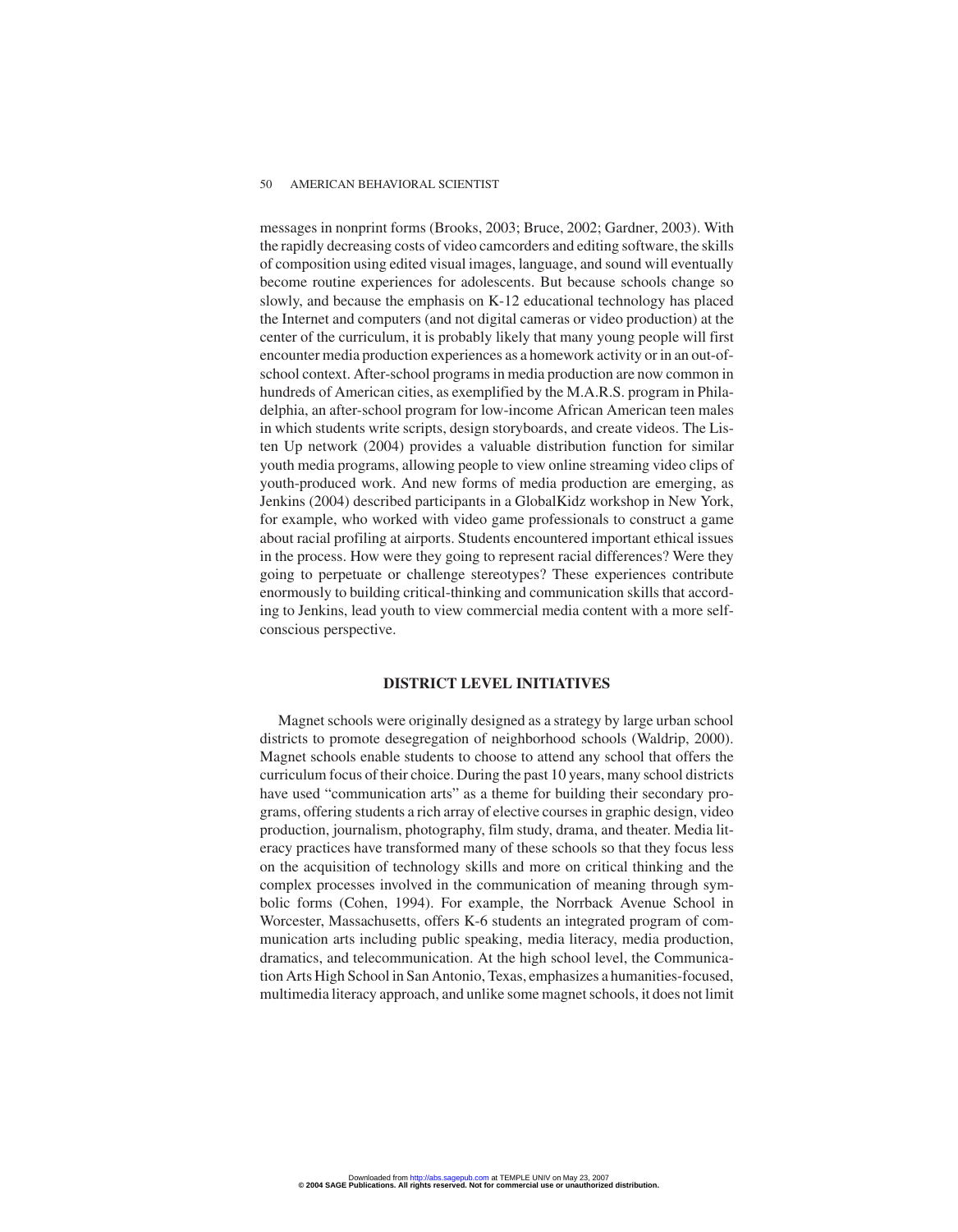recruitment to students who are interested only in communications careers. This program does not emphasize narrow career specialization in journalism or radio-television broadcasting. The San Antonio Communication Arts High School is based on the premise that the 21st century will demand strong communication skills in reading, writing, speaking, listening, and thinking.

At Montgomery Blair High School in Silver Spring, Maryland, educators have offered, since 1988, the Communication Arts Program, a highly selective program for students who wish to integrate the study of media and communication across the curriculum. This program provides numerous opportunities for students to develop media literacy skills through activities that link coursework in social studies, language arts, and media production. Students engage in formal debates, analyze press coverage of political campaigns, produce documentaries, write scripts, analyze films, perform in plays, design Web sites, conduct interviews, and complete community service projects. In their senior year, students demonstrate their communication competencies in a formal, public interview where they present a portfolio of work they have completed to document their progress. The program has been so successful that in the 2004-2005 school year, the district is offering a Media Literacy Academy, which will be open to all students in the district and will include two required interdisciplinary courses in media literacy along with a wide range of electives in communication arts.

## **PUBLIC ANXIETIES ABOUT MEDIA LITERACY IN EDUCATION**

Although the use of popular-culture materials, including advertising, television programs, movies, and popular music, are becoming more and more common in American schools, there is little widespread public enthusiasm for the use of popular mass media texts among most education and business leaders, and even less among parents and community leaders. Political leaders may occasionally acknowledge the value of media literacy (Lieberman, 1996), but so far, few have been willing to stand up and praise the benefits of teaching kids to critically analyze political campaign advertisements. The appropriate use of popular-culture texts in the classroom generates significant discussion among educators, parents, and community leaders alike. Is it really a good thing to have kids critically analyze an episode of *Dateline NBC* in their 10th-grade English class? Should they not be reading Shakespeare? Is media literacy improving public education or dumbing it down?

The best way to characterize the differing dimensions of this debate is to describe an experience I had in North Carolina a few years ago when offering a staff development program for English teachers. I was demonstrating how television news, advertising, and television dramas could be used to teach textual analysis skills and support literacy development. When it came time for questions, a teacher said,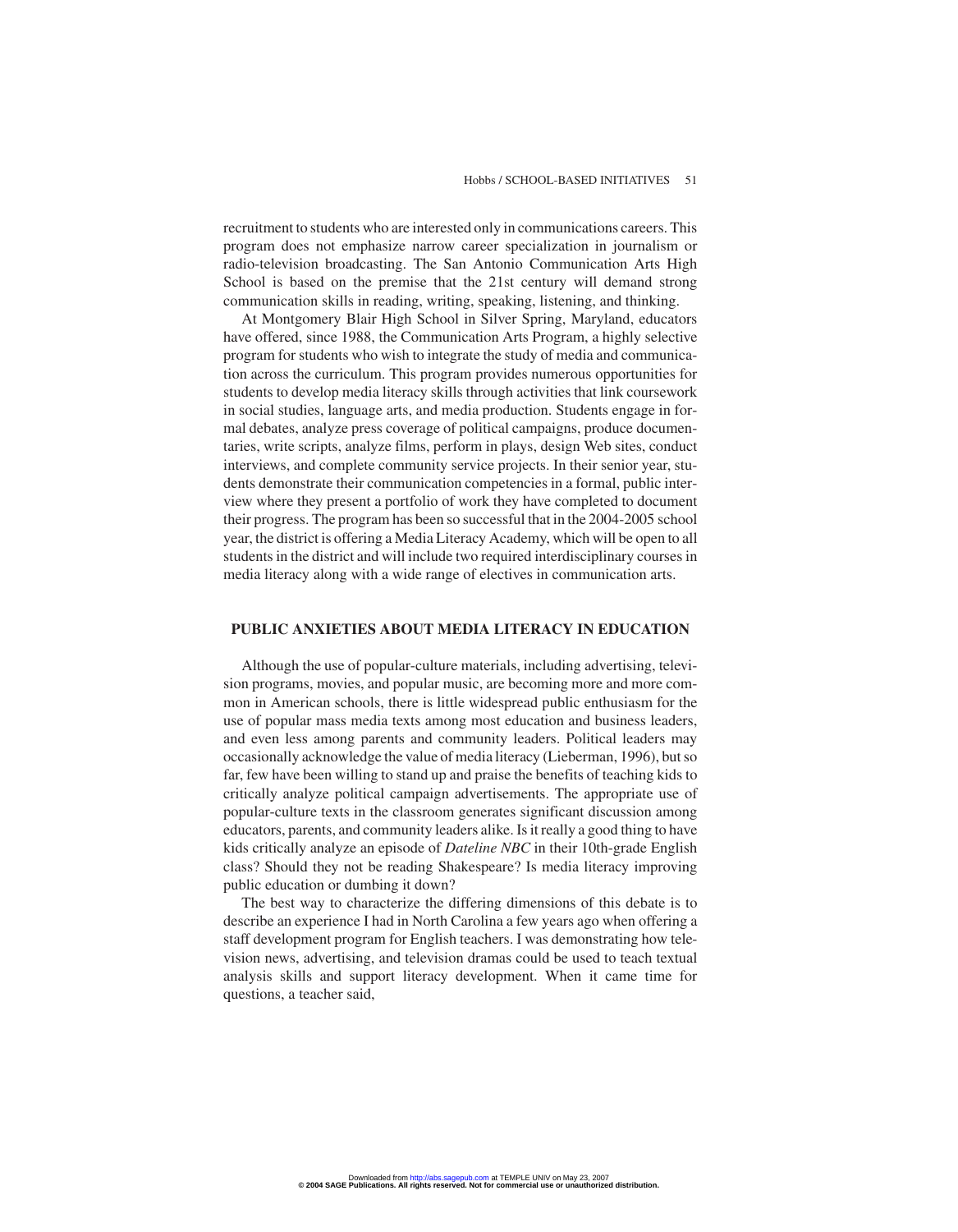Look, I've got 180 days and I see these kids for 45 minutes a day. I think I'd rather teach them these critical analysis skills by showing them fine works of classic film like *The Cabinet of Dr. Caligari* and *Citizen Kane* and maybe we could read *The New York Times* and I could teach these same questioning skills with *good* media—media that will enrich and stimulate them.

Immediately following this comment, another teacher in the other corner of the room jumped up to the microphone and said,

Wait a minute. These kids for the rest of their lives are going to be watching  $TV$  dramas, sitcoms, news, and advertising. I'm not sure that they're going to learn how to critically analyze commercials by watching *Dr. Caligari* and analyzing *Citizen Kane*.

What this teacher was referring to was the concept of teaching for transfer, the goal of helping meanings, expectations, generalizations, concepts, or insights developed in one learning situation to be employed in others. Perkins and Salomon (1988) described many strategies for increasing transfer that involve making the learning experience similar to the situations to which one wants transfer to occur. Media literacy educators will commonly make the argument that if students are to be able to critically analyze media messages in the world outside the classroom, it is important to bring into the classroom examples of contemporary media culture that are part of their lived experience.

But as a former public official (an elected member of my community's school board), I am well aware of just how politically complex this question may become. Imagine a health teacher who is critically analyzing an episode of *Joe Millionaire* to explore the issue of gender stereotyping. A parent who will not let her children watch that particular program is likely to call the principal when she learns about it. Another parent will call if he believes that the teacher is selling a political agenda, not instructing about health. Another parent will claim that the teacher is simply wasting valuable classroom time with trivia. What is a school administrator to do? Similarly, teachers may wonder,

If I want to teach about media violence, or racism, sexism, or stereotyping, or homophobia as depicted in the media, should I expose students to videotaped examples of these types of messages, knowing that different people interpret messages in different ways and knowing that I cannot control students' interpretation of messages?

The appropriate use of popular-culture texts in the classroom generates more great debates among media literacy educators and introduces some rich and complex questions for future research.

Another common critique of use of media, technology, and popular culture concerns the belief that the superficiality and commercial value of popularculture texts limit their usefulness. Applebee (1996) wrote that popular-culture texts, when used in the secondary English classroom, are often "too transparent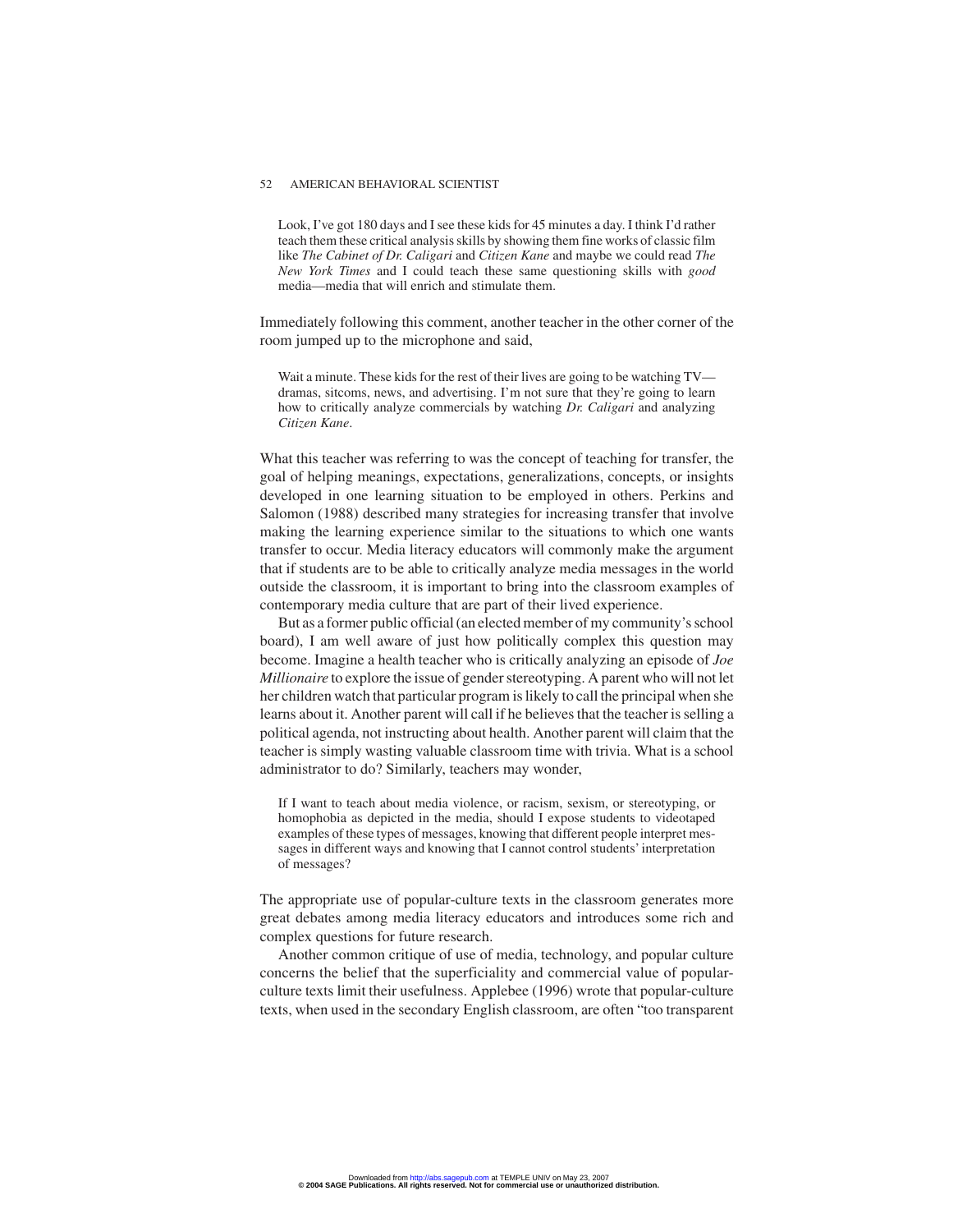or too thin to support much discussion or debate. . . . When they are brought into the classroom  $\dots$  there may be little to sustain conversation" (p. 55). I have observed classrooms where teachers are just beginning to learn to use media, technology, and popular-culture texts to help students strengthen literacy skills. Sometimes the level of discussion did not raise beyond superficial information sharing about the latest details of a particular celebrity's latest boyfriend troubles, concrete descriptions of plots and characters, half-hearted debates about the influence of media on behavior, or the relative merits or lack of quality in particular texts. Such discussions may sometimes confirm teachers' fears that they are indeed wasting valuable classroom time with lunchroom-type conversation that does little to promote critical thinking. Based on my experience as a teacher-educator, I have observed that it takes about 3 years of practice, supported by staff development and peer critique, to enable teachers to develop the new skills and knowledge they need to effectively use media texts in the classroom to promote critical-thinking and analysis skills (Hobbs, 1998b).

Some educational leaders worry about the potential of media literacy to be used as a tool for propagandizing by the teacher, as slickly produced media literacy videos warn students that advertising is destroying the environment, that video games are causing young boys to be violent, or that women's magazines are dehumanizing to adolescent girls. Callahan (2001) has documented that some teachers are aware when media literacy materials that they want to use in the classroom will be perceived as controversial by parents or school district officials. A number of school districts have adopted policies to minimize the possibility of parental disapproval and to encourage teachers to reflect carefully on their specific educational goals when using films and videos in the classroom (Zirkel, 1999). Because of perceived misuse of entertainment media in the classroom, many school districts across the nation have instituted policies that limit teachers' use of popular films, television programs, and music. Some districts have a "controversial learning resources" policy that defines such materials as those "not included in the approved learning resources of the district and which are subject to disagreement as to appropriateness because they relate to controversial issues or present material in a manner or context which is itself controversial" (Zirkel, 1999, p. 70). These policies exist because in many school districts, teachers have used video and other media in ways that are not truly educational. Educators wishing to bring media literacy skills to their students will undoubtedly wrestle with preexisting contexts in some schools where video is used as a classroom babysitter by burned-out, incompetent teachers.

The ongoing and seemingly eternal tensions between "basic skills" and "informal learning" combine with the tendency of educators to downplay or ignore the role of home-based communication technologies such as television, radio, and video games in the lives of their students. These factors may make it difficult for media literacy to ever gain real visibility among K-12 education leaders (Kubey, 1998). The longstanding and traditional antipathy between classic/elite culture and popular/mass culture has been part of the education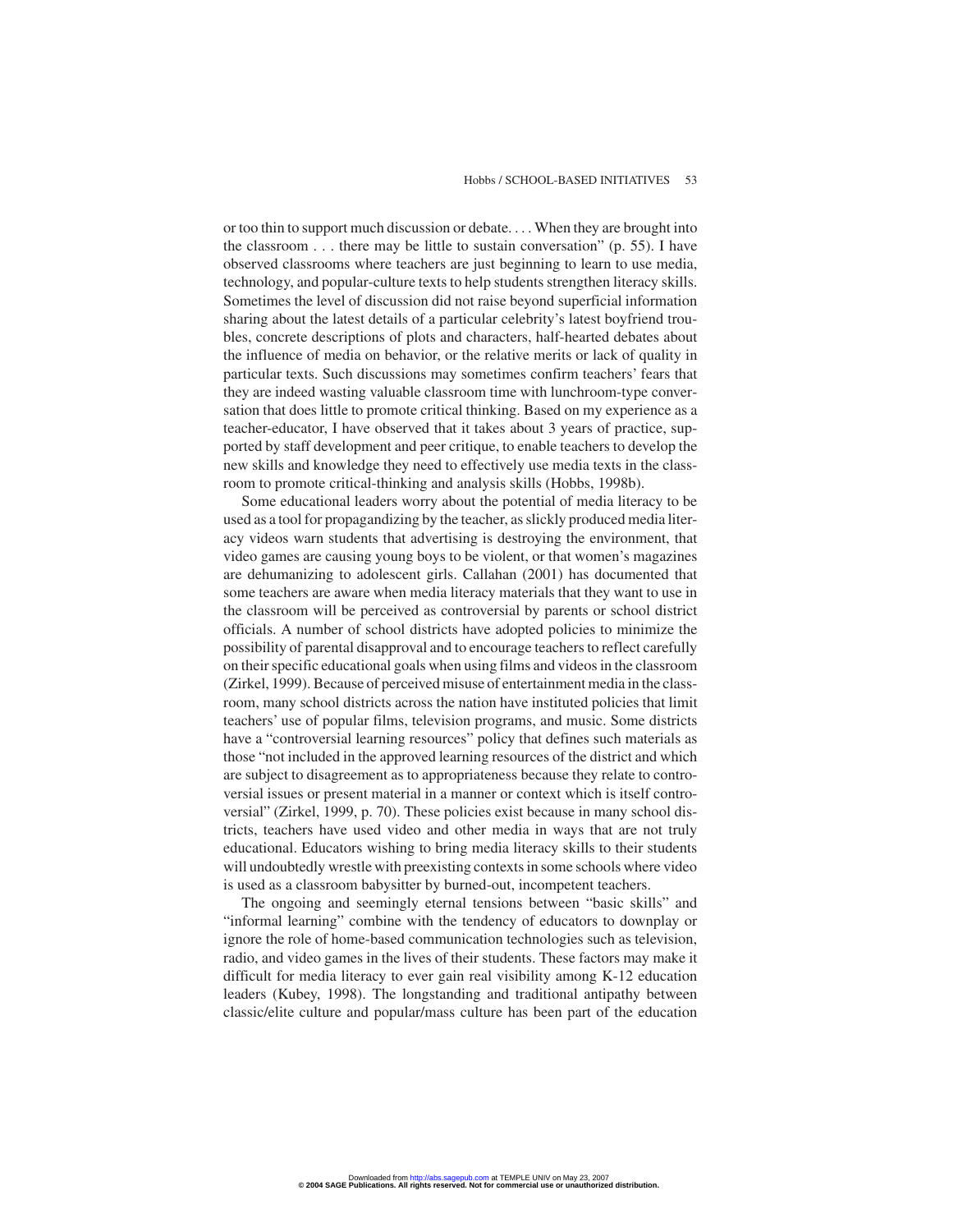landscape for more than 100 years (Dewey, 1916/1997). Teachers' "irrational loyalty to reading and writing" (Flood et al., 1997, p. xvi) may create resistance to the use of contemporary media and technology texts, stemming from their fears that children's media and technology use displaces their use of print, a fear that is not well supported in a comprehensive review of 30 years of social scientific research evidence (Neuman, 1991).

In responding to some of these public anxieties about media literacy, educators have begun to build a knowledge base for the next generation by documenting their own instructional practices (Duncan, 1997; Worsnop, 1994). Scholars have examined the broad institutional factors that may lead teachers to actively use or ignore media and popular culture as a teaching resource (Cuban, 1986; Hobbs, 1994; Oppenheimer, 2003; Tyner, 1998). In the past 5 years, case-study research and first-person narratives have emerged from classroom teachers and after-school educators who document both the satisfactions and challenges associated with the use of popular music, advertising, film, television, video games, and popular fiction in the classroom (Beumer-Johnson, 2000; Callahan, 2001; Feree, 2001; Hurrell, 2001; Kist, 2000; Michie, 1999; Sommer, 2001; Stevens, 2001). These teachers and scholars bring a perspective that emphasizes media and popular culture as texts that can promote student learning; through thoughtful reflection about "what works and why" in the classroom, this young generation of practitioners is leading media literacy education to the next stage of development.

# **UNIFYING EDUCATIONAL GOALS TO ACHIEVE LITERACY FOR THE INFORMATION AGE**

Despite all the diverse approaches to media literacy in American schools, there have been several efforts to promote the kind of dialogue and debate to help bring about national-level consensus to identify priorities for the future concerning the relationship between technology, literacy, and education. Media literacy is beginning to be recognized as one dimension of the essential competencies required for life in an information age. Educators are beginning to distinguish between learning skills, such as those process-oriented cognitive, communication, and problem-solving skills (displayed in Table 1 below) and learning tools, which include information and communication technologies such as computers, networking, audio, video, and other media tools. Educational technologists seem finally to have recognized that any vision of 21stcentury learning must de-emphasize the "tool focus" that has been prevalent in much scholarship about technology in education throughout the 1990s, and emphasize instead the development of students' critical thinking, communication, collaboration, and creativity.

Will media literacy educators be willing to enter into dialogue with their colleagues in the fields of educational technology and library/information skills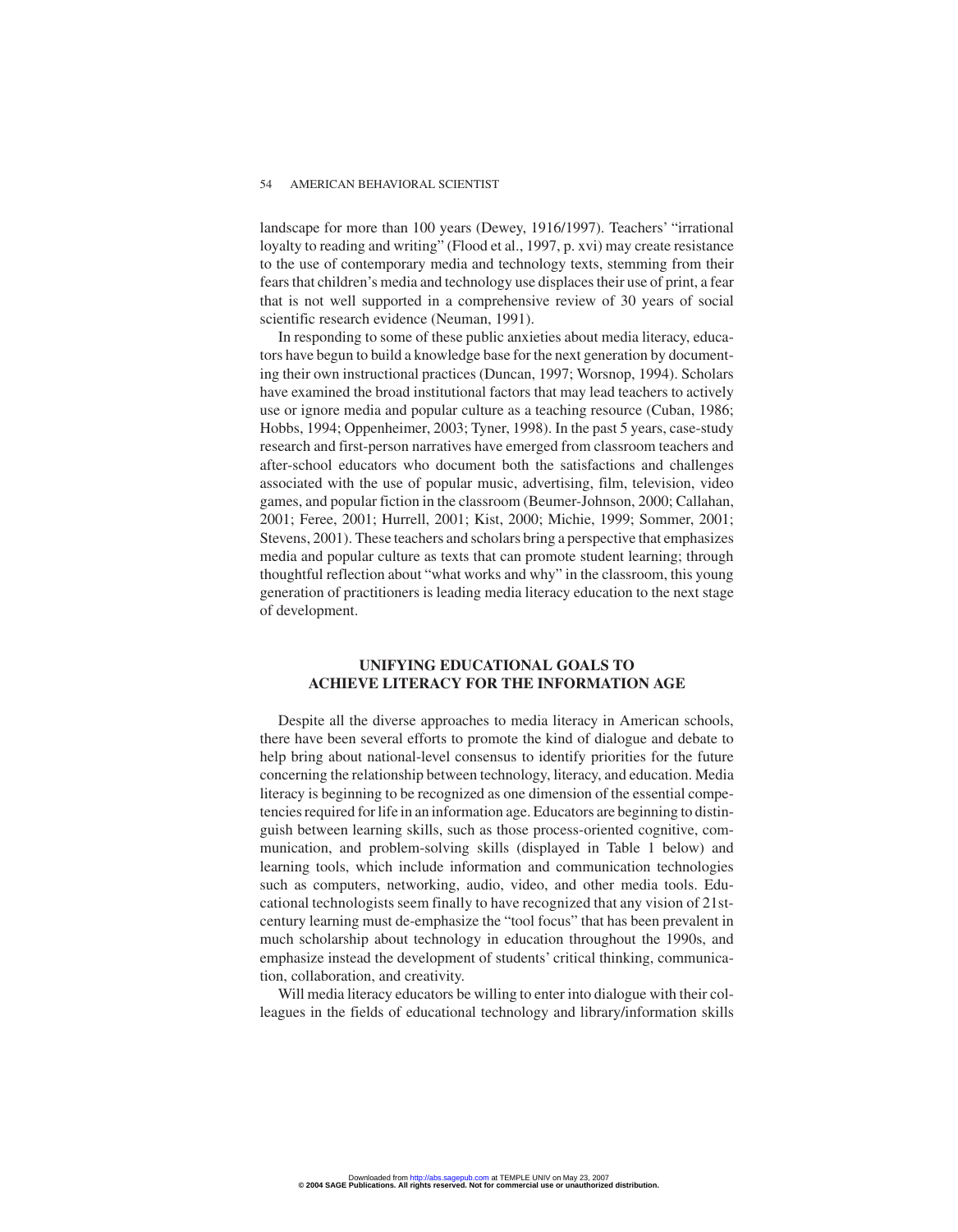| Information and             | Information and media literacy                                                                                 |
|-----------------------------|----------------------------------------------------------------------------------------------------------------|
| <b>Communication Skills</b> | Accessing, analyzing, managing, integrating, evaluating,<br>and creating information in a variety of forms and |
|                             | media; understanding the role of media in society.                                                             |
|                             | Communication                                                                                                  |
|                             | Understanding, managing, and creating effective oral,                                                          |
|                             | written, and multimedia communication in a variety of                                                          |
|                             | forms and contexts.                                                                                            |
| Thinking and                | Critical thinking and systems thinking                                                                         |
| Problem Solving Skills      | Exercising sound reasoning in understanding and making                                                         |
|                             | complex choices; understanding the interconnections<br>among systems.                                          |
|                             | Problem identification, formulation, and solution                                                              |
|                             | Ability to frame, analyze, and solve problems.                                                                 |
|                             | Creativity and intellectual curiosity                                                                          |
|                             | Developing, implementing, and communicating new                                                                |
|                             | ideas to others; staying open and responsive to new and<br>diverse perspectives.                               |
| Interpersonal and           | Interpersonal and collaborative                                                                                |
| Self-Directional Skills     | Demonstrating teamwork and leadership; adapting to                                                             |
|                             | varied roles and responsibilities; working productively                                                        |
|                             | with others; exercising empathy; respecting diverse                                                            |
|                             | perspectives.                                                                                                  |
|                             | Self-direction                                                                                                 |
|                             | Monitoring one's own understanding and learning needs;                                                         |
|                             | locating appropriate resources, transferring learning                                                          |
|                             | from one domain to another.                                                                                    |
|                             | Accountability and adaptability                                                                                |
|                             | Exercising personal responsibility and flexibility in                                                          |
|                             | personal, workplace, and community contexts; setting                                                           |
|                             | and meeting high standards and goals for oneself and                                                           |
|                             | others; tolerating ambiguity.<br>Social responsibility                                                         |
|                             | Acting responsibly with the interests of the larger                                                            |
|                             | community in mind; demonstrating ethical behavior in                                                           |
|                             | personal, workplace, and community contexts.                                                                   |
|                             |                                                                                                                |

#### **TABLE 1: 21st-Century Learning Skills**

SOURCE: Partnership for 21st Century Skills (2003).

about the process of integrating media literacy within a broader context of 21stcentury learning skills? Or will the discourse of opposition to media power, so compelling and attractive to radical educators and activists, encourage a stance that keeps them apart from their colleagues in allied fields? For media education activists who see media literacy education as a vehicle to change the media system itself, there may be little incentive to form such partnerships, particularly with technology educators who have for 25 years gladly collaborated with the business community. But for those media educators who see media literacy as a vehicle to change the education system and to affect the lives of children and youth, such partnerships may be welcome. Because of the ongoing controversy,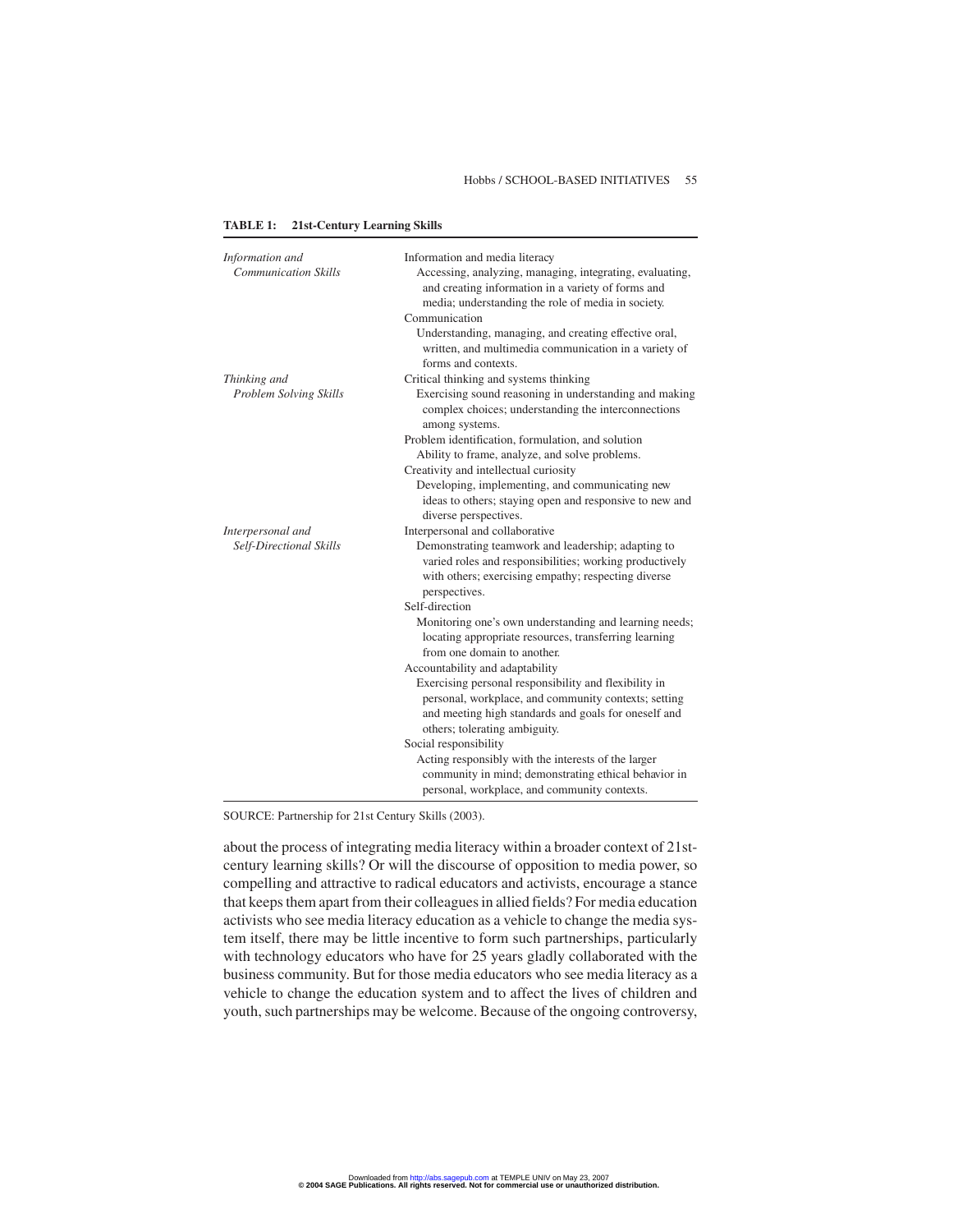such debates are likely to continue to generate the lion's share of media attention to the topic of media literacy (WNYC, 2001).

There is no shortage of flowery language or theories about the promise and potential of media literacy and popular culture in education, as academic authors from many different disciplines conclude their critiques of media, technology, and popular culture by calling, often urgently and eloquently, for media literacy (Gitlin, 2001; Kellner, 1995). But although it is easy to recommend media literacy as an antidote, as Bazalgette, Bevort, and Savino (1992) pointed out, "The realities of teaching and learning [media literacy] are harder to define and share" (p. 3). In reviewing accounts of practice of media education in more than a dozen countries, they emphasized that what is institutionally appropriate in one setting may not be so in another. However, those who include popular culture in the classroom must be responsive to what Masterman (1985) has identified as the central objective: to "develop in pupils enough self-confidence and critical maturity to be able to apply critical judgments to media texts *which they will encounter in the future*" (p. 24). Teachers must design learning experiences that help students, as quickly as possible, to stand on their own two feet—able to critically analyze and create messages in a culture that is densely saturated with an ever-changing array of media messages and technology tools.

Media literacy in the United States is emerging not only from statewide or school district initiatives but also from the bottom-up energy of individual teachers who value the way that using media, technology, and popular culture improves the quality of student motivation, self-expression, or communication, or who are passionate about helping young people understand, challenge, and transform media's power in maintaining status quo power relationships through social and political activism. Educators' struggles to bring media literacy into the context of the K-12 environment remind us that this work is not for the faint of heart. Media literacy education depends on the courage and perseverance of individual teachers who are inspired and motivated by a wide range of different understandings about the role of the mass media and popular culture in society.

Sadly, many teachers are still teaching more or less the same way as they did when they started in their profession more than 25 years ago. With the average American teacher now aged 46 and likely to stay in education until retirement (Keller & Manzo, 2003), there are still many thousands of schools in the United States where most students get little meaningful time during the course of 12 years to engage in critical thinking about media messages or to create messages using technology tools. In many schools, the only meaningful relationship between literacy and technology is the use of word processing software. Most teachers simply have not had the time (or the perceived need) to become fluent in using media tools or the training to understand how to use media texts or media issues to promote critical thinking. By and large, schools of education have yet to discover media literacy. Because even young teachers are often not experienced with how to analyze visual or electronic messages, and do not themselves know how to create messages using media and technology, strengthening young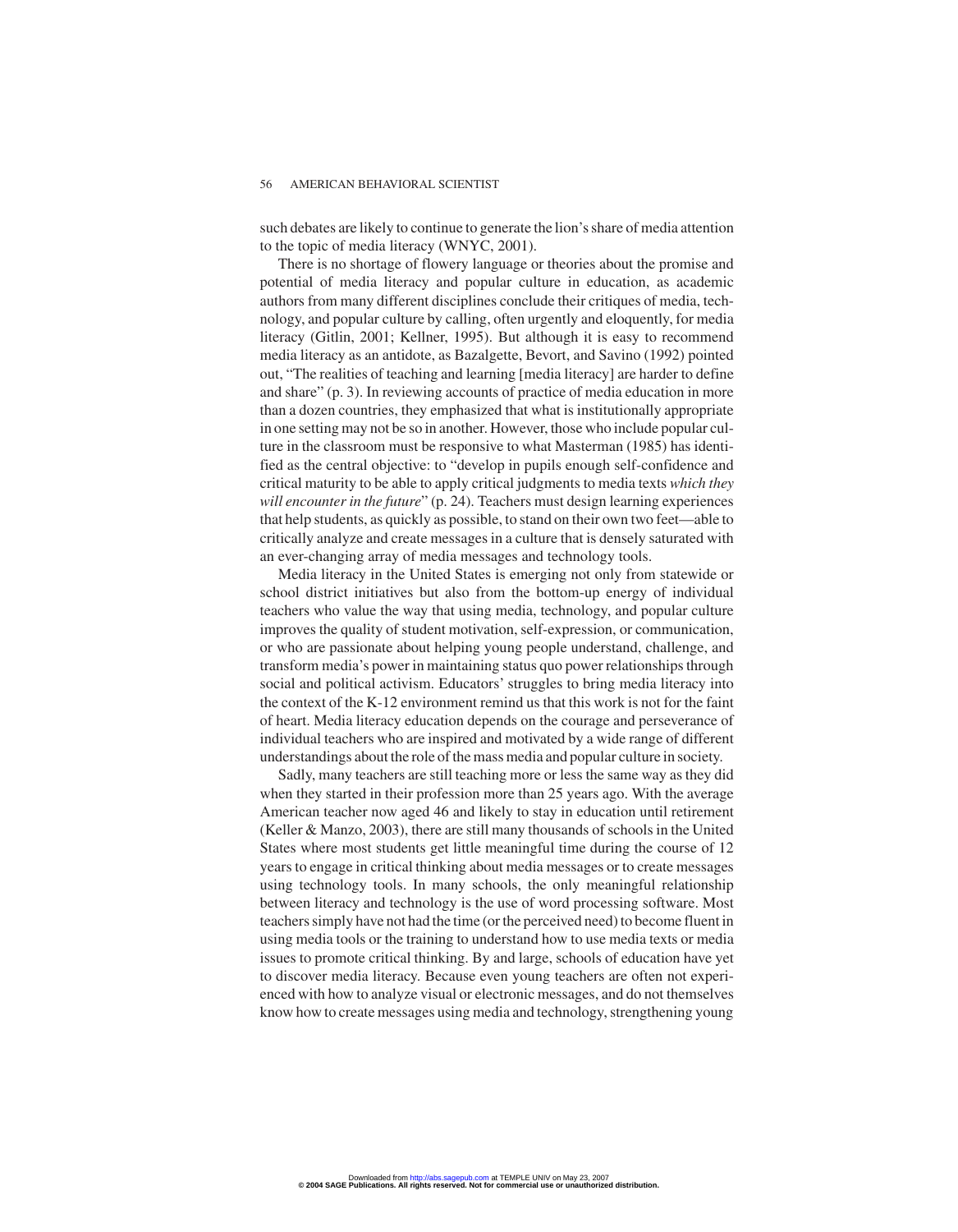people's media literacy skills in the 21st century will continue to be an enormous challenge.

#### **REFERENCES**

- Action Coalition for Media Education. (2004). *Why ACME?* Retrieved February 28, 2004, from http://www.acmecoalition.org/about.html
- Alliance for a Media Literate America. (2004). *About the AMLA*. Retrieved February 28, 2004, from http://amlainfo.org/about.html
- Alvarado, M., & Boyd-Barrett, O. (1992). *Media education: An introduction*. London: British Film Institute.
- Alvermann, D., Moon, J., & Hagood, M. (1999). *Popular culture in the classroom: Teaching and researching critical media literacy*. Newark, DE: International Reading Association.
- Applebee, A. (1996). *Curriculum as conversation*. Chicago: University of Chicago Press.
- Aufderheide, P., & Firestone, C. (1993). *Media literacy: A report of the national leadership conference on media literacy*. Queenstown, MD: Aspen Institute.
- Bazalgette, C., Bevort, E., & Savino, J. (1992). *New directions: Media education worldwide*. London: British Film Institute.
- Beumer-Johnson, A. (2000).*Bridging the figurative gap: Incorporating visual texts into a secondary English classroom to build skills for literary interpretation*. Unpublished doctoral dissertation, Ohio State University, Columbus.
- Brooks, J. (2003). *Technology in the real world*. Retrieved October 26, 2003, from http://www. ciconline.com/Enrichment/Teaching/learningwithtechnology/expertadvice/default.htm##Jim
- Bruce, D. (2002). *Thinking visually: The process of video composition in peer-production groups in a language arts classroom*. Unpublished doctoral dissertation, Kent State University, Kent, Ohio.
- Buckingham, D. (2003). *Media education*. London: Polity.
- Callahan, J. M. (2001). *Teaching and learning of critical media literacy in secondary English classrooms*. Unpublished doctoral dissertation, State University of New York, Buffalo.
- Center for Media Literacy. (2004a). *Getting started: Strategies for introducing media literacy in your school or district*. Retrieved March 1, 2004, from http://www.medialit.org/pd\_getting\_ started.html
- Center for Media Literacy. (2004b). *CML's online media literacy catalog*. Retrieved February 28, 2004, from http://www.medialit.org
- Cohen, S. (1994). Billerica channeling media literacy. *Strategies Quarterly*. Retrieved February 28, 2004, from http://interact.uoregon.edu/MediaLit/mlr/readings/articles/billerica.html
- College Board. (2000). *Pacesetter English*. Retrieved February 28, 2004, from http://www. collegeboard.com/about/association/pace/pace\_english.html
- Cuban, L. (1986). *Teachers and machines: The classroom use of technology since 1920*. New York: Teachers College Press.
- Cuban, L. (2002). *Oversold and underused: Computers in the classroom*. Cambridge, MA: Harvard University Press.
- Dewey, J. (1997). *Democracy and education: An introduction to the philosophy of education*. Washington, DC: Freer Gallery of Art. (Original work published 1916)
- Duncan, B. (1997). Learn more about popular culture. *Telemedium*, *43*(2), 20.
- Feree, A. (2001). Soaps and suspicious activity: Dramatic experiences in British classrooms. *Journal of Adolescent and Adult Literacy*, *45*, 16-23.

Flood, J., Heath, S. B., & Lapp, D. (1997). *Handbook of research on teaching literacy through the communicative and visual arts*. New York: International Reading Association/Macmillan.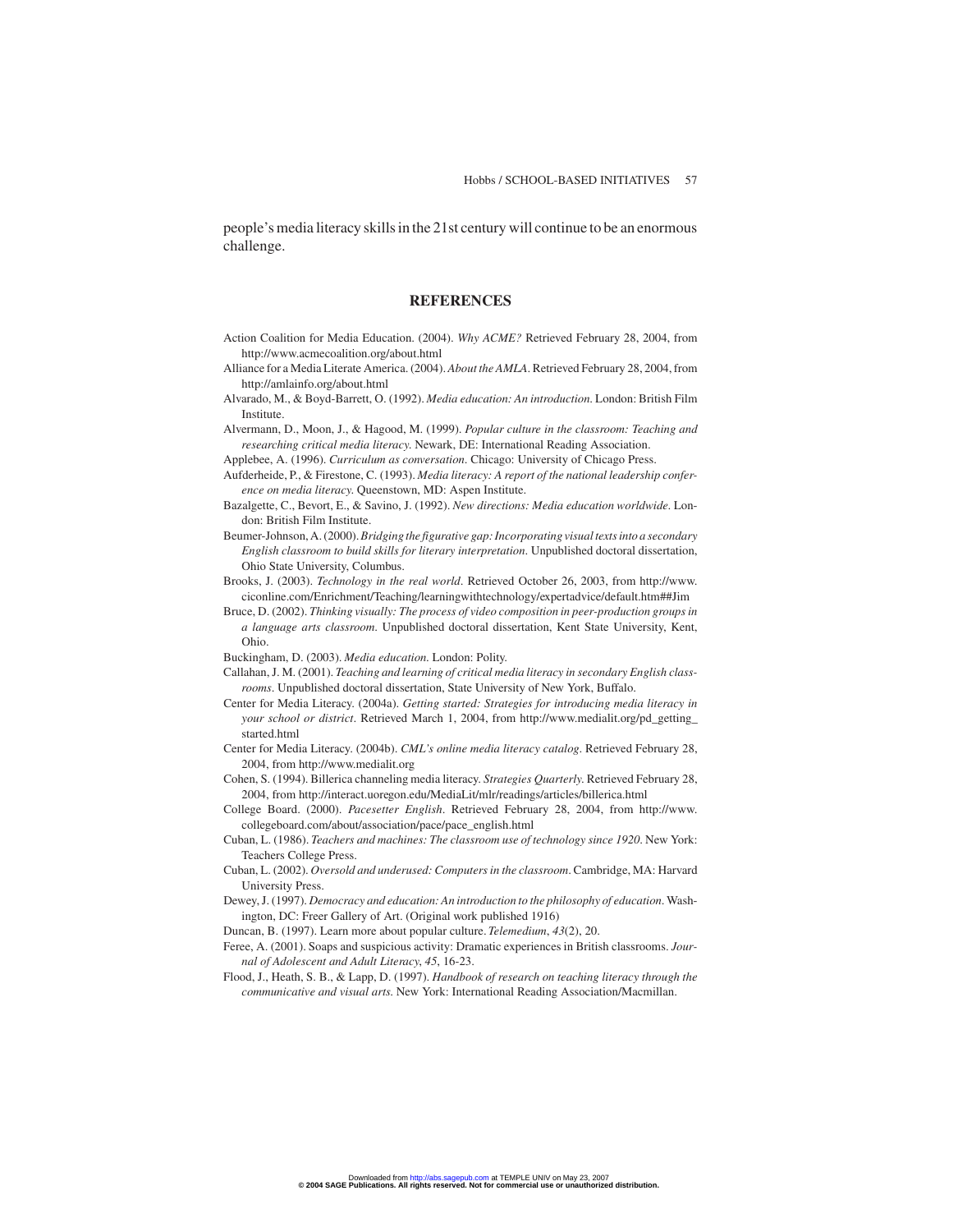- Flood, J., Lapp, D., & Bayles-Martin, D. (2000). Vision possible: The role of visual media in literacy education. In M. Gallego & S. Hollingsworth (Eds.), *What counts as literacy: Challenging the school standard* (pp. 62-84). New York: Teachers College Press.
- Foster, H. (1998). Reading and writing in the shadow of film and television. In J. S. Simmons & L. Baines (Eds.), *Language study in middle school, high school, and beyond* (pp. 167-189). Newark, DE: International Reading Association.
- Gardner, T. (2003). Novel news: Broadcast coverage of character, conflict, resolution and setting. *Read, write, think: Lesson plans for K-12 educators*. Urbana, IL: National Council of Teachers of English. Retrieved February 28, 2004, from http://www.readwritethink.org/lessons/lesson\_ view.asp?id=199

Gitlin, T. (2001). *Media unlimited*. New York: Henry Holt.

- Goldfarb, B. (2002). *Visual pedagogy: Media cultures in and beyond the classroom*. Durham, NC: Duke University Press.
- Hall, G. (2003). At last: Youth culture and digital media. New literacies for new times. *Research in the Teaching of English*, *38*, 229-233.
- Hobbs, R. (1994). Pedagogical issues in U.S. media education. In S. Deetz (Ed.), *Communication Yearbook 17* (pp. 453-466). Newbury Park, CA: Sage.
- Hobbs, R. (1998a). The seven great debates in media literacy education. *Journal of Communication*, *48*, 9-29.
- Hobbs, R. (1998b). Media literacy in Massachusetts. In A. Hart (Ed.), *Teaching the media: International perspectives* (pp. 127-144). Mahwah, NJ: Lawrence Erlbaum.
- Hobbs, R. (1999). *Assignment: Media literacy*. Bethesda: Maryland State Department of Education/ Discovery Communications.
- Hobbs, R., & Frost, R. (2003). Measuring the acquisition of media-literacy skills. *Reading Research Quarterly*, *38*, 330-355.
- Hollis, C., Kileen, M., & Doyon, M. (2003). *Evaluating media literacy for health curriculum: Lessons learned*. Unpublished concept paper.
- Hurrell, G. (2001). Intertextuality, media convergence and multiliteracies: Using *The Matrix* to bridge popular and classroom cultures. *Journal of Adolescent and Adult Literacy*, *44*, 481-483.
- Jenkins, H. (2004, January 2). Media literacy goes to school. *Technology Review*. Retrieved February 1, 2004, from http://www.technologyreview.com/articles/wo\_jenkins010204.asp?p=1
- Keller, B., & Manzo, K. (2003, September 10). Teachers: White, female and middle-aged.*Education Week*, *23*(2), 10.
- Kellner, D. (1995). *Media culture: Cultural studies, identity and politics between the modern and postmodern*. New York: Routledge.
- Kist, W. (2000). Finding "new literacy" in action: An interdisciplinary high school Western civilization class. *Journal of Adolescent and Adult Literacy*, *45*, 368-377.
- Krueger, E., & Christel, M. (2001). *Seeing and believing: How to teach media literacy in the English classroom*. Portsmouth, NH: Heinemann/Boynton Cook.
- Kubey, R. (1998). Obstacles to the development of media education in the United States. *Journal of Communication*, *48*, 58-69.
- Kubey, R., & Serafin, G. (2001, November 13). Final evaluation of *Assignment: Media literacy*. Retrieved March 1, 2004, from http://www.msde.state.md.us/assignment\_media\_lit/home.html
- Levin, D. (1998). *Remote control childhood? Combating the hazards of media culture*. Washington, DC: National Association for the Education of Young Children.
- Lieberman, J. (1996, July 16). *Remarks before the Learning Channel media literacy conference*. Retrieved February 28, 2004, from http://interact.uoregon.edu/MediaLit/mlr/readings/articles/ Lieberman.html
- Listen Up. (2004). *About us*. Retrieved March 1, 2004, from http://www.pbs.org/merrow/listenup/ aboutus/index.html

Market Data Retrieval. (2003). *The education market: Catalog*. Shelton, CT: Dun and Bradstreet. Masterman, L. (1985). *Teaching the media*. London: Routledge.